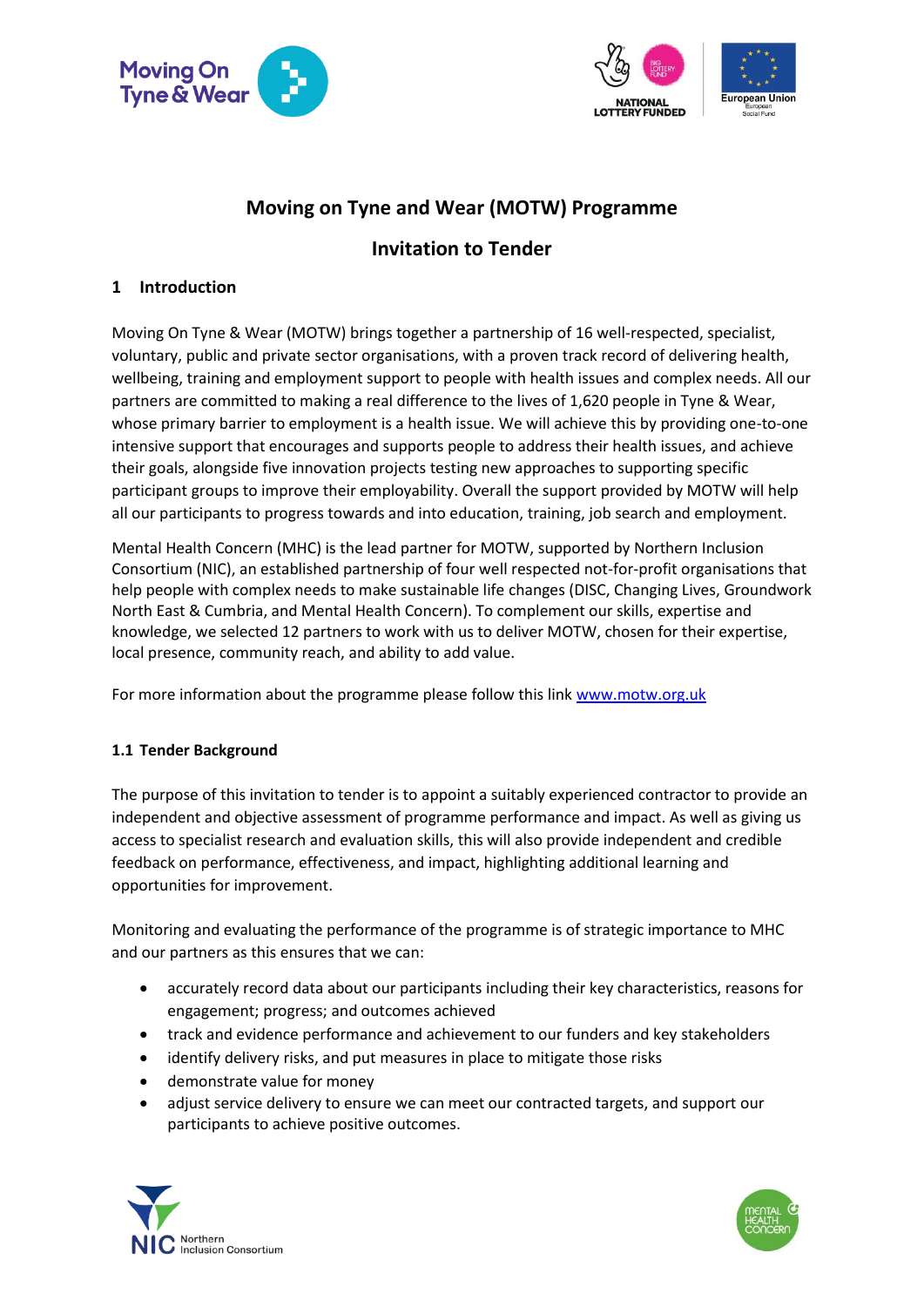



The MOTW programme commenced in April 2017 and will run until September 2019, however it is envisaged the Evaluation will continue until December 2019. The Budget for this work is up to a maximum of £100,000 including VAT.

### **1.2 Sourcing Panel**

The sourcing panel for this tender will consist of members from the Programme Delivery Team and representative from MHC and partners.

#### **1.3 Confidentiality**

All information contained in this document is considered to be of a confidential nature. You are reminded of your obligation not to disclose information contained herein to any third party without prior agreement. MHC in turn assures confidentiality to all respondents of this Invitation to Tender.

#### **1.4 Right of Rejection and Appointment**

MHC reserves the right to accept or reject any or all responses to the ITT. MHC reserves the right not to appoint a provider following this procurement process.

#### **1.5 Costs**

MHC shall not be liable for any costs incurred by you in the preparation of your proposal or any other associated costs related to participating in this procurement process. MHC reserve the right not to accept any offer submitted as part of the ITT.

#### **1.6 Right of Incorporation**

The Bidder's response to the ITT constitutes a business offer. MHC may incorporate all or part of the response in any contract.

#### **1.7 Timescales**

The indicative timetable for the procurement is as follows:



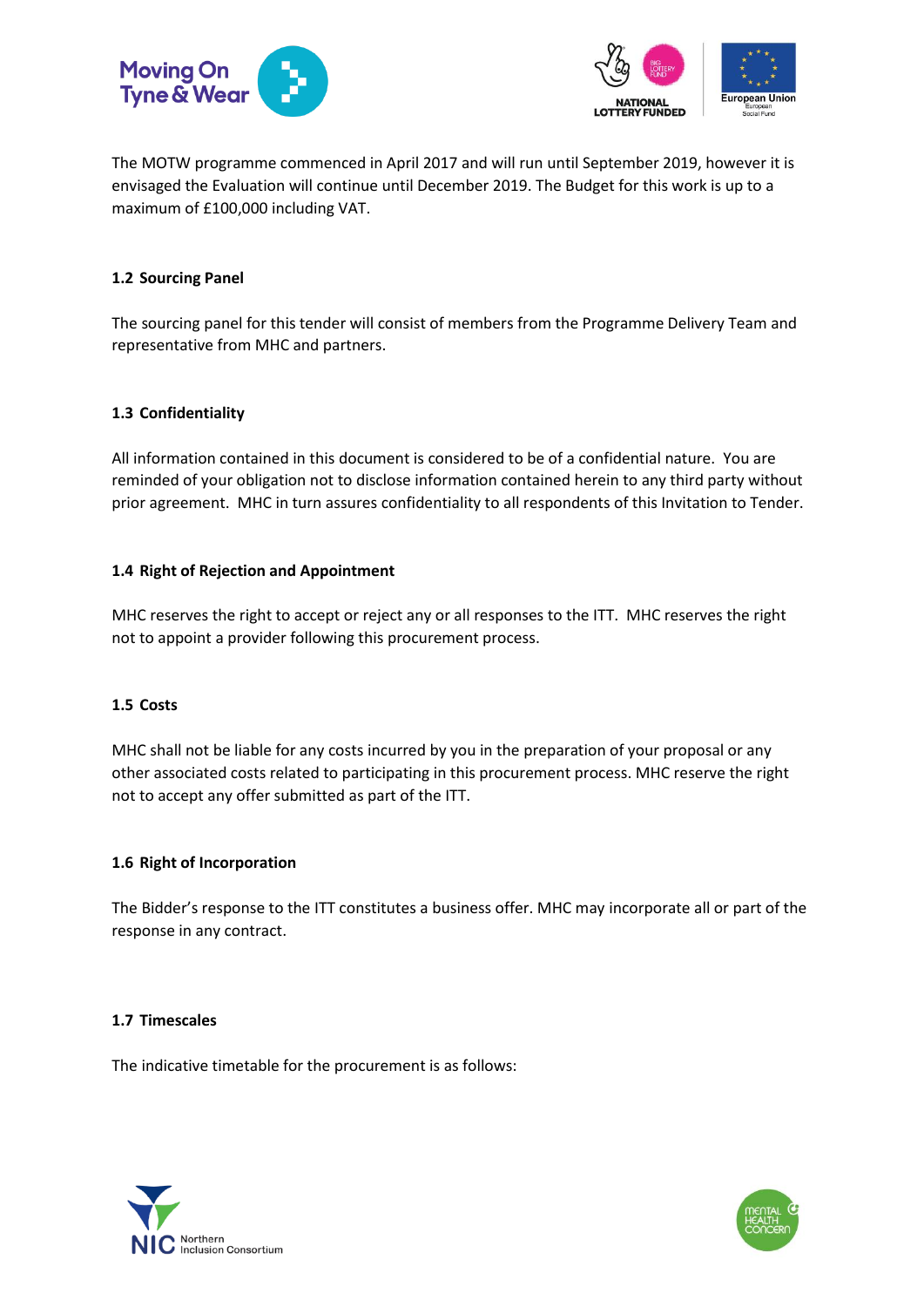



| European Union<br>European<br>Social Fund |  |
|-------------------------------------------|--|

| <b>Stage</b>                                          | <b>Target Date</b> |
|-------------------------------------------------------|--------------------|
|                                                       |                    |
| Release Invitation to Tender                          | 07/03/2018         |
| Closing date for questions from Bidders               | 21/03/2018         |
| <b>Tender Submission Deadline</b>                     | 30/03/2018         |
| <b>Evaluation of Tenders</b>                          | $W/C - 02/04/2018$ |
| Potential Interview                                   | $W/C - 09/04/2018$ |
| 10 day Standstill Period                              | April 2018         |
| <b>Award Contract</b>                                 | April 2018         |
| Post OJEU award notice and award notice on<br>website | April 2018         |
| <b>Contract Mobilisation</b>                          | May 2018           |

## **1.8 Submissions**

You are requested to submit you final tender no later than 12 noon on 30<sup>th</sup> March 2018. All information must be submitted by either email to [ross.braid@motw.org.uk](mailto:ross.braid@motw.org.uk) or by post to

MOTW 34 Brenkley Way Seaton Burn Newcastle Upon Tyne NE13 6DS.

All responses should be in the format requested; failure to submit information as requested may lead to disqualification.

Your final submission should include:

- A completed project plan document
- A detailed budget
- A completed qualitative response document

Any questions with regard to the tender documents or the process in general should be submitted by either email t[o ross.braid@motw.org.uk](mailto:ross.braid@motw.org.uk) or by post to

**MOTW** 34 Brenkley Way Seaton Burn Newcastle Upon Tyne NE13 6DS.